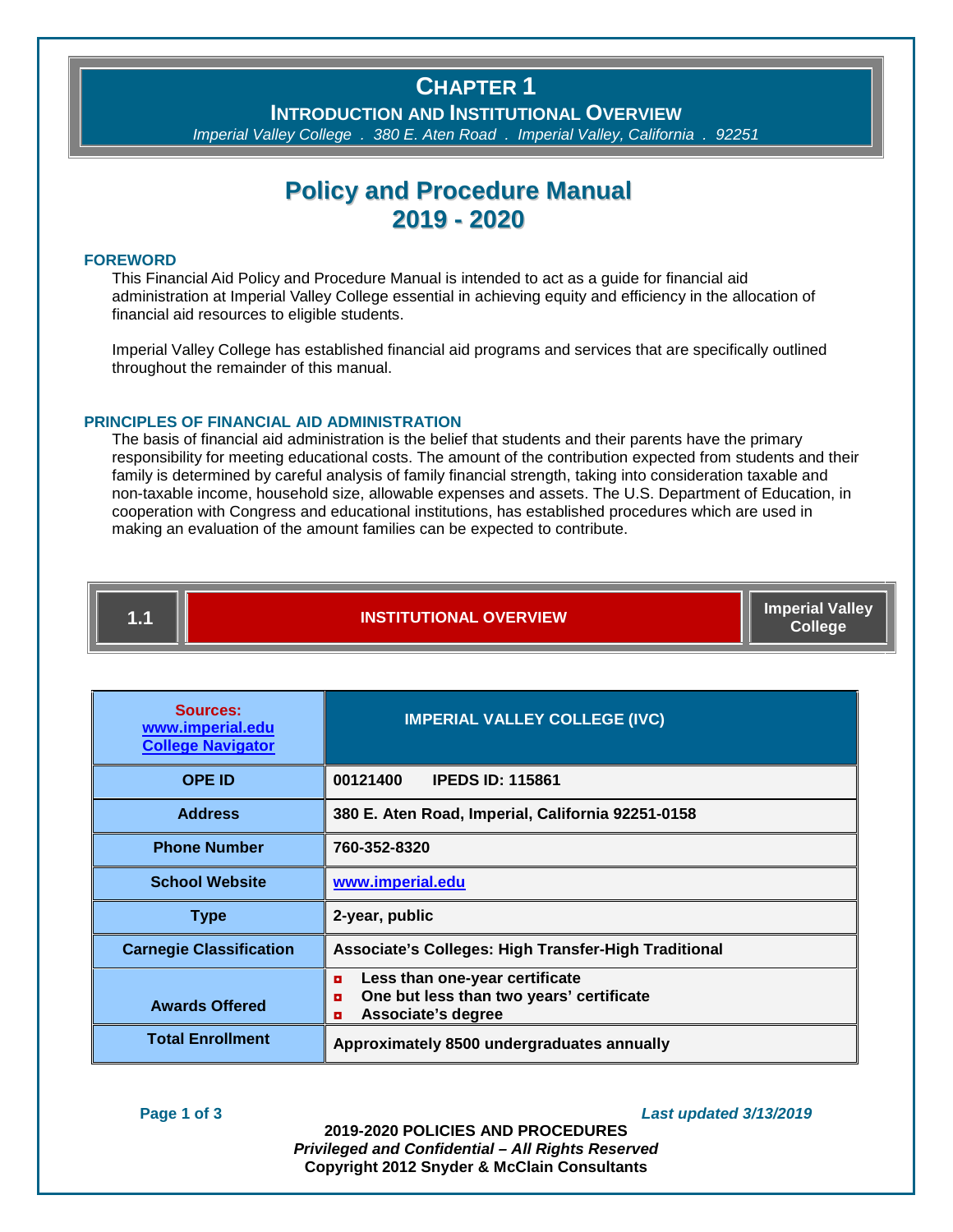# **CHAPTER 1**

**INTRODUCTION AND INSTITUTIONAL OVERVIEW**

*Imperial Valley College . 380 E. Aten Road . Imperial Valley, California . 92251*

| 1.2 | <b>GENERAL OFFICE ADMINISTRATION</b><br><b>FINANCIAL AID</b><br><b>Institutional Overview</b> | <b>Imperial Valley</b><br><b>College</b> |
|-----|-----------------------------------------------------------------------------------------------|------------------------------------------|
|-----|-----------------------------------------------------------------------------------------------|------------------------------------------|

#### **FINANCIAL AID OFFICE MISSION STATEMENT**

The Financial Aid Office at Imperial Valley College is comprised of a team of dedicated professionals committed to supporting student success by providing assistance with educational expenses to all eligible students. We strive to provide students and their families with courteous and efficient service while complying with all federal and state regulations as well as college policies. We encourage teamwork, cooperation, and innovation as well as continual professional development.

#### **FINANCIAL AID PROGRAM SCOPE**

IVC offers a full array of financial aid programs: grants, work study, scholarships, and fee waivers (we do not participate in the federal loan programs). These programs are available to both full and part time students who are seeking a degree or certificate. We have financial aid available to help with tuition, fees, books and supplies, food, housing, transportation, and childcare.

Every year Imperial Valley College awards over \$20 million dollars to students, all in the form of grants or scholarships that do not have to be paid back. An additional \$7 million in fee waivers assists students with tuition costs. Each year, over 80% of the students attending IVC receive some type of financial assistance in the form of grants, scholarships, work study, or fee waivers. Imperial Valley College does not participate in any of the federal student loan programs; however, general information regarding private education loans is available upon request.

#### **Federal Programs in which our School Participates:**

- ◘ Federal Pell
- **<u>n</u>** Federal Work-Study
- ◘ Federal SEOG

#### **ORGANIZATION AND STRUCTURE OF IMPERIAL VALLEY COLLEGE FINANCIAL AID OFFICE**

- ◘ All Financial Aid staff members report to the Director of Financial Aid.
- **n** The Director of Financial Aid reports to the Dean of Student Affairs and Enrollment Services.
- The Dean reports to the Vice President for Student Services (CSSO).
- ◘ The Vice President reports to the Superintendent/President (CEO).

Changes in financial aid policy that have a potential of campus wide impact are recommended by the Director of Financial Aid to the Dean of Student Affairs and Enrollment Services and to the Vice President for Student Services.

The Director of Financial Aid makes major internal operational decisions relating to the administration of the financial aid programs. The Director of Financial Aid also makes routine internal operations decisions and develops internal policies relating to the administration of the programs in consultation with the Financial Aid staff members and other departments and agencies as appropriate.

#### **Page 2 of 3** *Last updated 3/13/2019*

**2019-2020 POLICIES AND PROCEDURES** *Privileged and Confidential – All Rights Reserved* **Copyright 2012 Snyder & McClain Consultants**